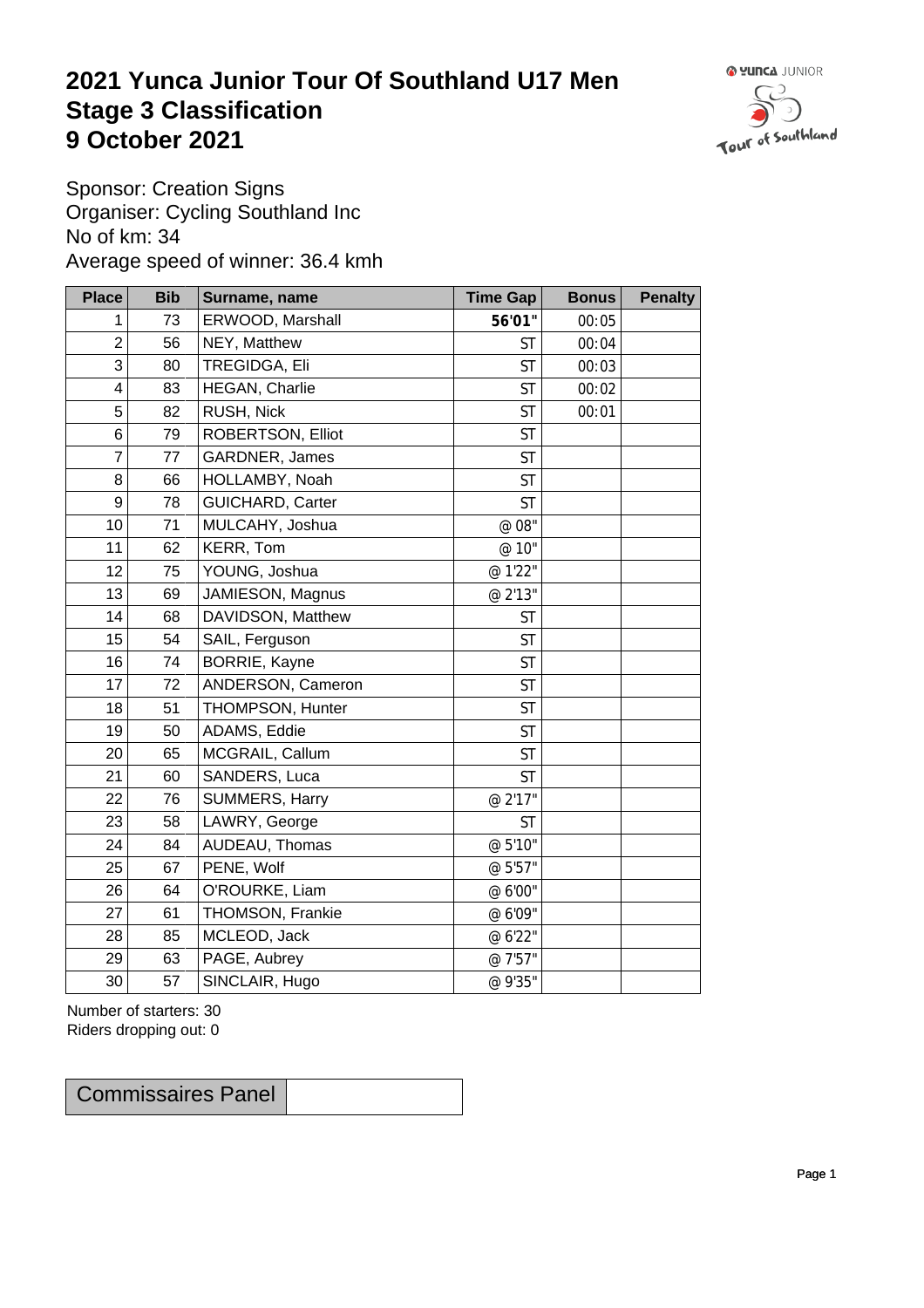## **2021 Yunca Junior Tour Of Southland U17 Men General Classification (Stage 3)**<br> **9 October 2021 9 October 2021**



Organiser: Cycling Southland Inc

| <b>Place</b>     | <b>Bib</b> | Surname, name        | <b>Time Gap</b> |
|------------------|------------|----------------------|-----------------|
| 1                | 77         | GARDNER, James       | 1h35'22"        |
| $\overline{2}$   | 73         | ERWOOD, Marshall     | ST              |
| 3                | 56         | NEY, Matthew         | @ 04"           |
| 4                | 79         | ROBERTSON, Elliot    | @ 09"           |
| 5                | 82         | RUSH, Nick           | @ 10"           |
| 6                | 78         | GUICHARD, Carter     | @ 13"           |
| $\overline{7}$   | 66         | HOLLAMBY, Noah       | @ 16"           |
| 8                | 83         | HEGAN, Charlie       | @ 18"           |
| $\boldsymbol{9}$ | 71         | MULCAHY, Joshua      | @ 1'03"         |
| 10               | 80         | TREGIDGA, Eli        | @ 1'57"         |
| 11               | 62         | KERR, Tom            | @ 2'04"         |
| 12               | 69         | JAMIESON, Magnus     | @ 3'31"         |
| 13               | 75         | YOUNG, Joshua        | @ 4'01"         |
| 14               | 65         | MCGRAIL, Callum      | @ 4'12"         |
| 15               | 68         | DAVIDSON, Matthew    | @ 4'13"         |
| 16               | 54         | SAIL, Ferguson       | @ 4'14"         |
| 17               | 51         | THOMPSON, Hunter     | @ 4'16"         |
| 18               | 74         | <b>BORRIE, Kayne</b> | @ 4'21"         |
| 19               | 60         | SANDERS, Luca        | @ 4'25"         |
| 20               | 72         | ANDERSON, Cameron    | @ 5'17"         |
| 21               | 50         | ADAMS, Eddie         | @ 5'27"         |
| 22               | 76         | SUMMERS, Harry       | @ 6'30"         |
| 23               | 58         | LAWRY, George        | @ 6'46"         |
| 24               | 84         | AUDEAU, Thomas       | @ 7'18"         |
| 25               | 67         | PENE, Wolf           | @ 8'00"         |
| 26               | 61         | THOMSON, Frankie     | @ 10'25"        |
| 27               | 85         | MCLEOD, Jack         | @ 10'53"        |
| 28               | 63         | PAGE, Aubrey         | @ 12'23"        |
| 29               | 57         | SINCLAIR, Hugo       | @ 12'35"        |
| 30               | 64         | O'ROURKE, Liam       | @ 14'53"        |

| <b>Commissaires Panel</b> |  |
|---------------------------|--|
|---------------------------|--|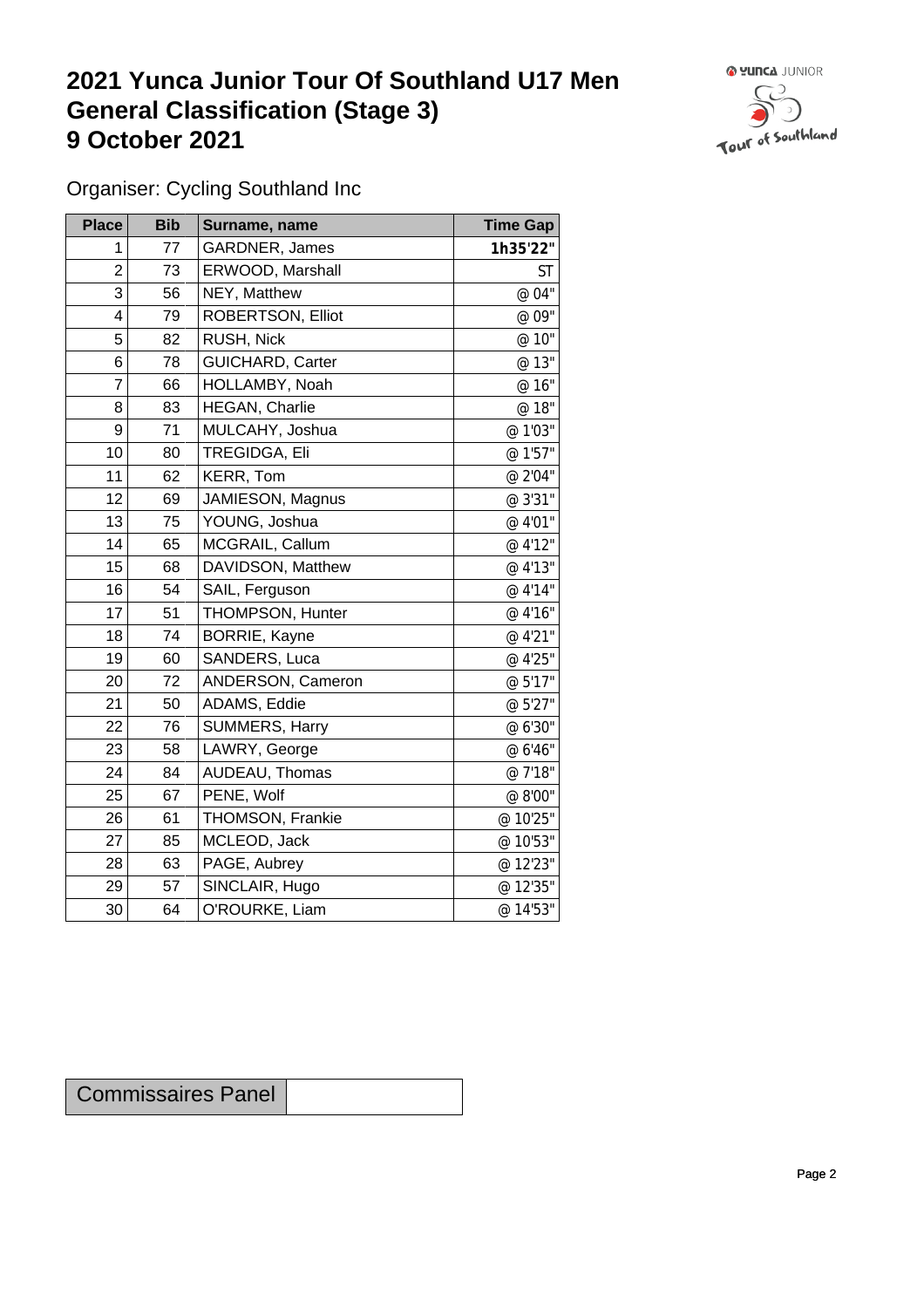## **2021 Yunca Junior Tour Of Southland U17 Men Sprint Classification (Stage 3) 9 October 2021 19 October 2021**



Organiser: Cycling Southland Inc

| <b>Place</b> | <b>Bib</b> | Surname, name    | <b>Points</b> |
|--------------|------------|------------------|---------------|
|              | 73         | ERWOOD, Marshall | 6             |
|              | 56         | NEY, Matthew     | 6             |
| 3            | 82         | RUSH, Nick       | 6             |
| 4            | 77         | GARDNER, James   | 4             |
| 5            | 66         | HOLLAMBY, Noah   | 3             |
| 6            | 71         | MULCAHY, Joshua  | າ             |
|              | 80         | TREGIDGA, Eli    |               |

Commissaires Panel